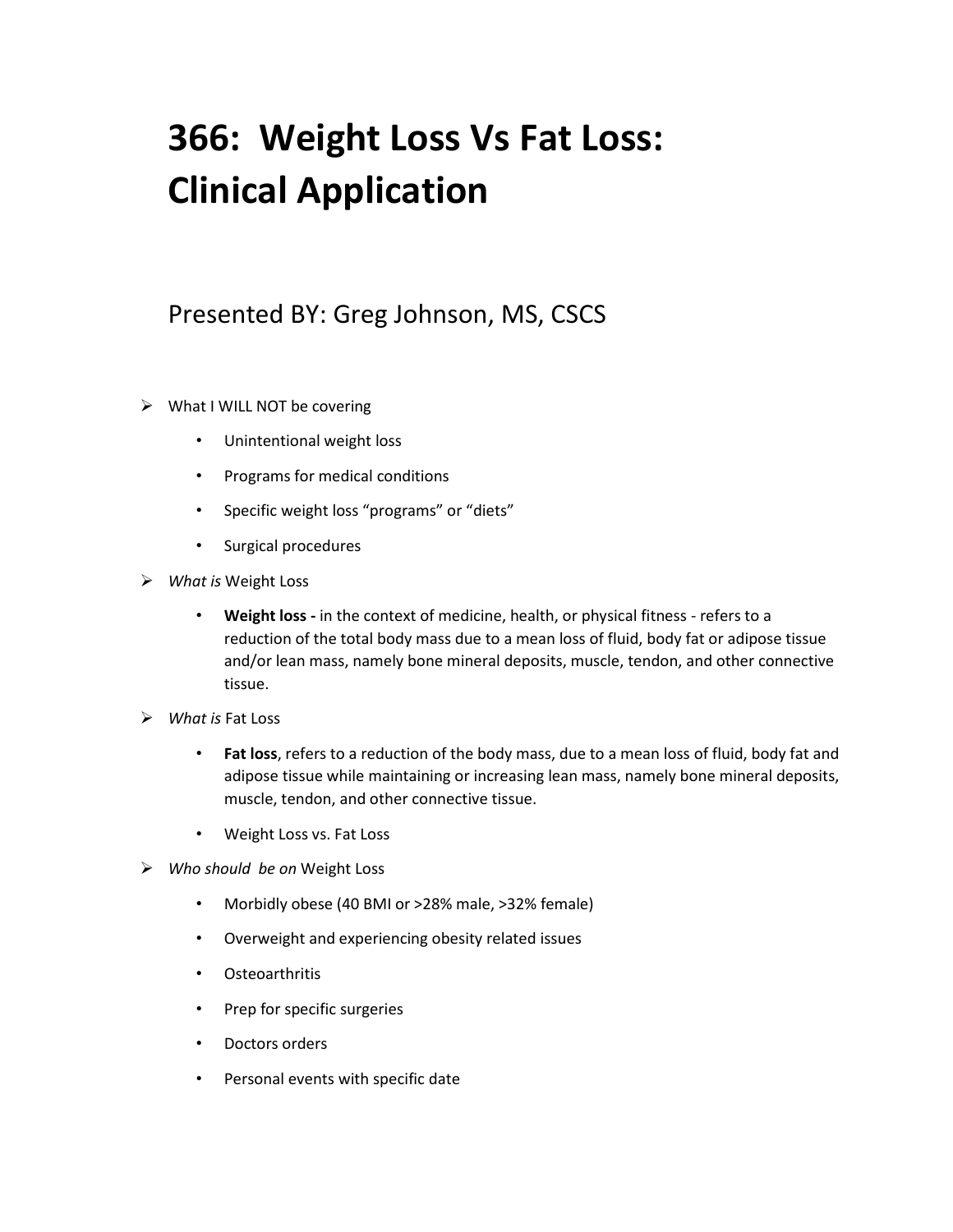- ➢ *Who should be on* Fat Loss
	- Personal goals
	- People looking to "lean or tone"
	- Average to BMI or %Body fat
	- Competition athletes
- ➢ *Benefits of* Weight Loss
	- Decrease in blood pressure
	- Improved joint function
	- Decrease blood lipids and LDL cholesterol
	- Increase in HDL "good" cholesterol
	- Decreased risk of heart disease, stroke, diabetes,
	- Decreased inflammation
	- Improved appearance
	- Better health NOW
- ➢ Benefits of Fat Loss
	- Decrease in blood pressure
	- Improved joint function
	- Decrease blood lipids and LDL cholesterol
	- Increase in HDL "good" cholesterol
	- Decreased risk of heart disease, stroke, diabetes,
	- Decreased inflammation
	- Weight Loss vs. Fat Loss
	- Improved appearance
	- Better health NOW
	- Better Health LATER
	- Increase in metabolism
	- Increased energy
	- Improved sleep
	- Better performance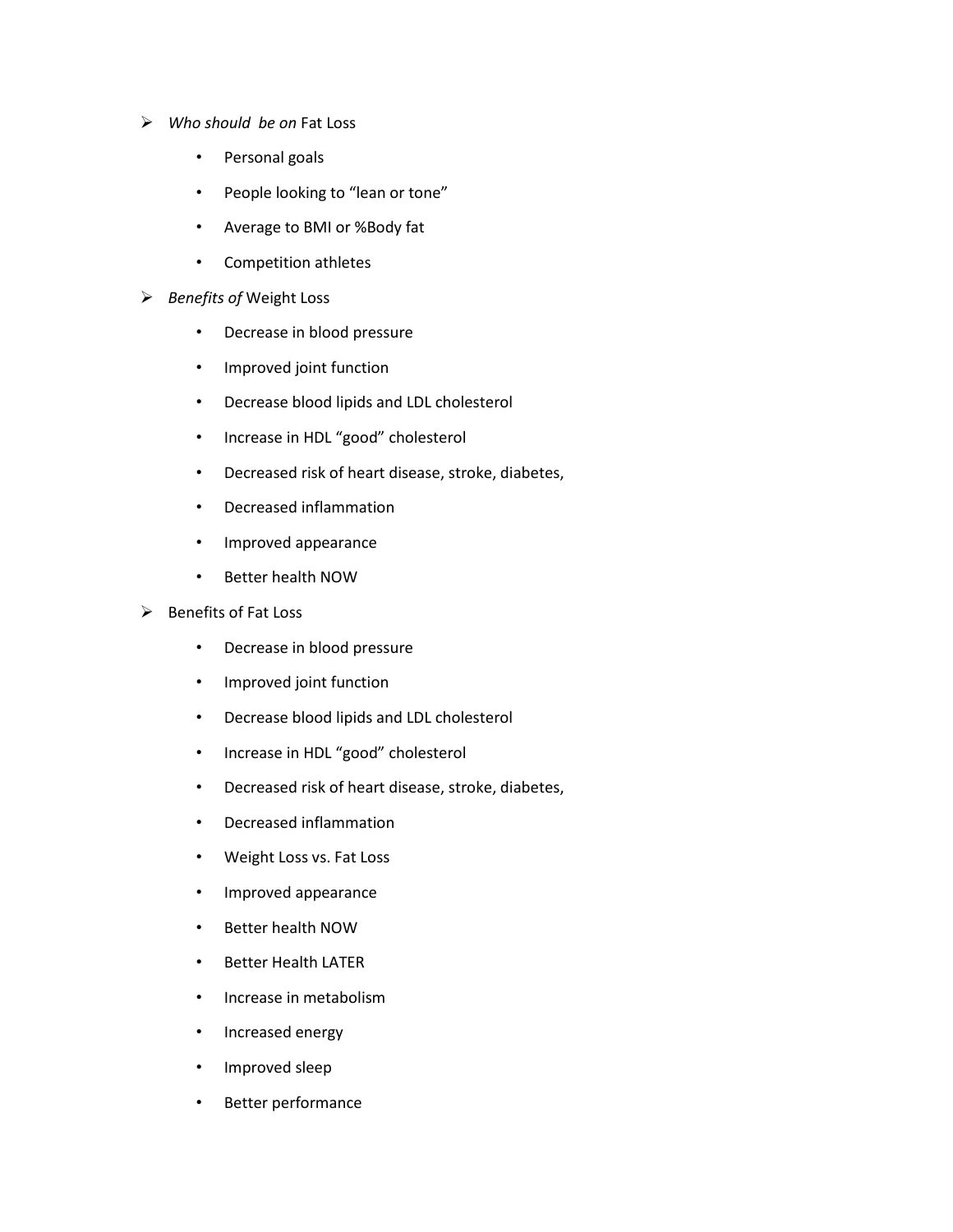- Improved strength
- ➢ *How to measure* Weight Loss
	- Scale
	- BMI
	- Appearance
	- Girth Measurements
- ➢ How to measure Fat Loss
	- % Body Fat Measurements
	- Girth Measurements
	- Weight Loss
- $\triangleright$  ARE WE FAILING AS AN INDUSTRY???
	- The number of gyms, fitness facilities, fitness programs, personal trainers, supplements, and diets are at an ALL TIME HIGH
	- The number of lifestyle related issues, and obesity rates, are also at an ALL TIME HI
- ➢ OUR GOAL
	- DO NO HARM
	- EDUCATE FIRST
	- DO WHAT'S BEST FOR OUR CLIENTS AND ATHLETES
		- Help them achieve their goals (realistically)
		- For both short and long term health
	- REFOCUS ON FAT LOSS
- $\triangleright$  Where do we start
	- Consultation
	- Assessment
	- Learn their why
	- Understand what they want
		- Ask questions
		- Listen for words, like "look" or "feel"
	- ➢ How to implement % body fat measurements